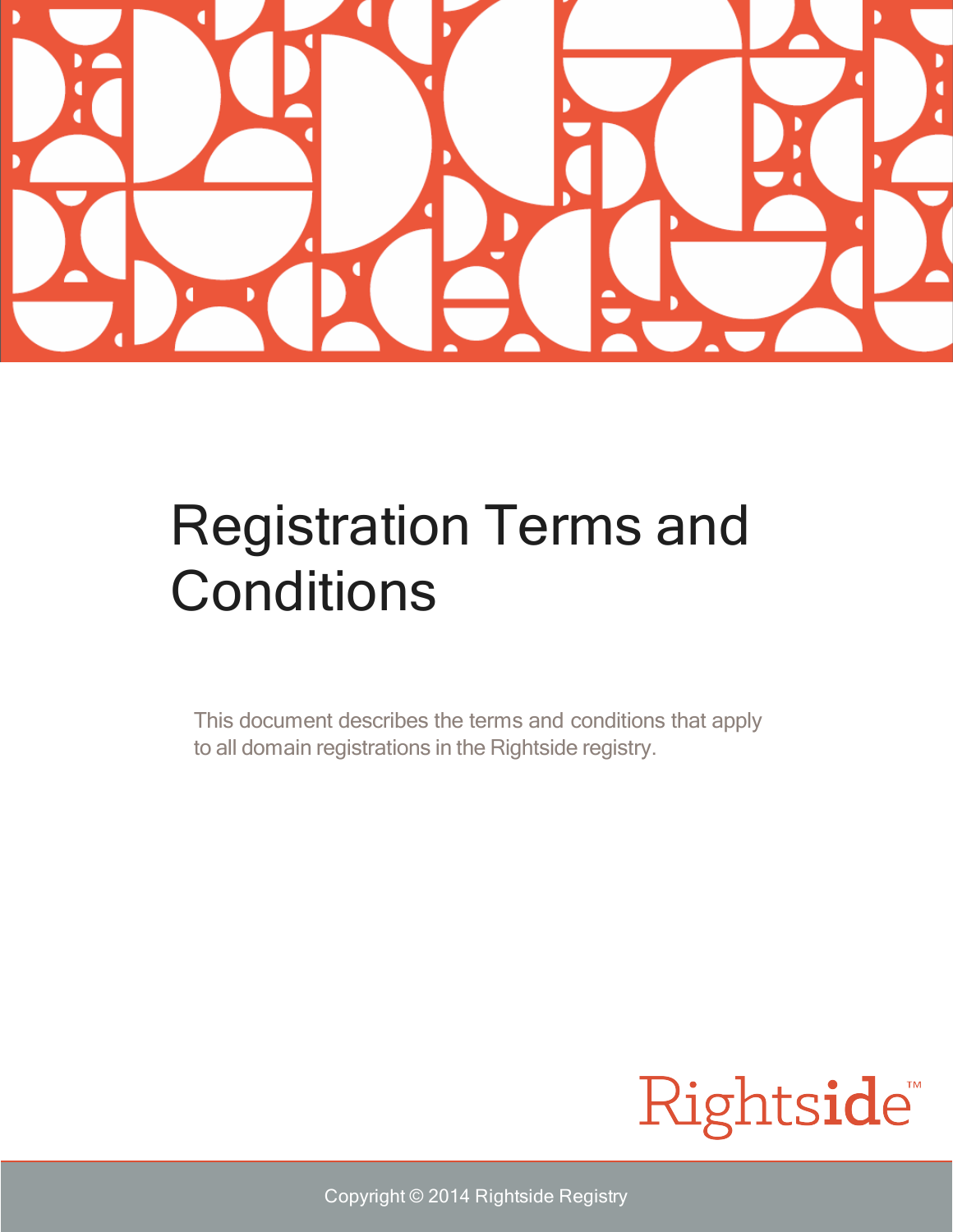Copyright © 2014 Rightside Domains Europe Ltd.

Rightside Domains Europe Ltd. (RDEL), is the registry operator for United TLD Holdco Ltd. t/a Rightside Registry

The information contained in this document is a statement and description of the current operation of the RDEL registry platform as of the date posted on the document. Documents created on behalf of RDEL customers are not legally binding commitments; content is subject to change from time to time as modifications to the platform occur. RDEL does not guarantee that the content contained in this document is error-free or current after publication.

All documents and policies are for informational purposes only. RDEL MAKES NO WARRANTIES, EXPRESS, IMPLIED, OR STATUTORY, BY PUBLISHING THESE DOCUMENTS.

Rightside Registration Terms and Conditions - version 1.2

Last modified: June, 2014

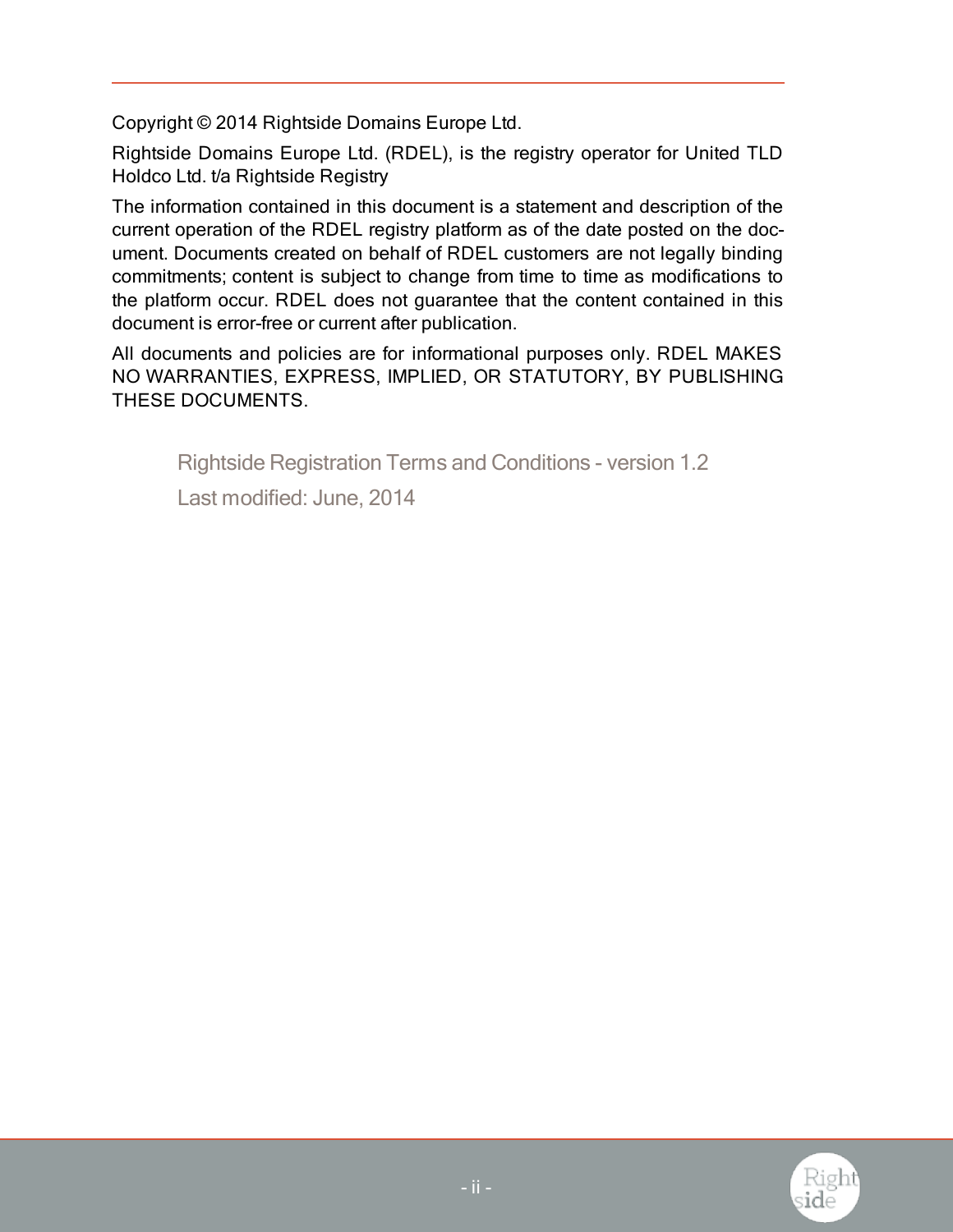

## Registration Terms and Conditions

These Registration Terms and Conditions ("the Registration Terms") supplement, and are incorporated into, the agreement between you ("you"),a registrant, and the ICANN Accredited Registrar ("Registrar") that you use to register or reserve a name in the United TLD Top Level Domain (the "Registry TLD"). As between you and United TLD Holdco Ltd., ("UTLDH" or the "Registry," "us," "our," "we," and also trading as "Rightside Registry" or "Rightside"), in the event of any conflict between this Agreement Schedule and the terms of your agreement with Registrar (the "Registrar‐Registrant Agreement"), these Registration Terms shall prevail.

1. By applying to register or reserve a domain name in a Registry TLD, you represent and warrant that neither your registration nor your use of the name will infringe the intellectual property or other rights of any third party or violate the Registry's Acceptable Use [\(Anti-Abuse\)](http://rightside.co/policies/Rightside_Acceptable_Use_Policy.pdf) Policy.

2. You acknowledge and agree to abide by all Registry Policies set forth on the Registry's website at <http://rightside.co/rightside-registry/policies> (the "Registry Website"). You specifically acknowledge and agree that the Registry Policies may be modified by the Registry, and agree to comply with any such changes in the time period specified for compliance.

3. You agree to comply with all applicable ICANN requirements and policies found at [www.icann.org/en/general/consensus-policies.htm.](http://www.icann.org/en/general/consensus-policies.htm)

4. You agree to comply with all applicable laws, including those that relate to privacy, data collection, consumer protection, fair lending, debt collection, organic farming, disclosure of date and financial disclosures.

5. You agree that should you use a Registry TLD to collect and or maintain sensitive health and financial date, you implement reasonable appropriate security measures commensurate with the offering of those services as defined by applicable law.

6. You represent and warrant that you have provided to your Registrar current, complete, and accurate information in connection with your application for a registration, and that you will correct and update this information to ensure that it remains current, complete, and accurate throughout the term of any resulting registration or reservation. Your obligation to provide current, accurate, and complete

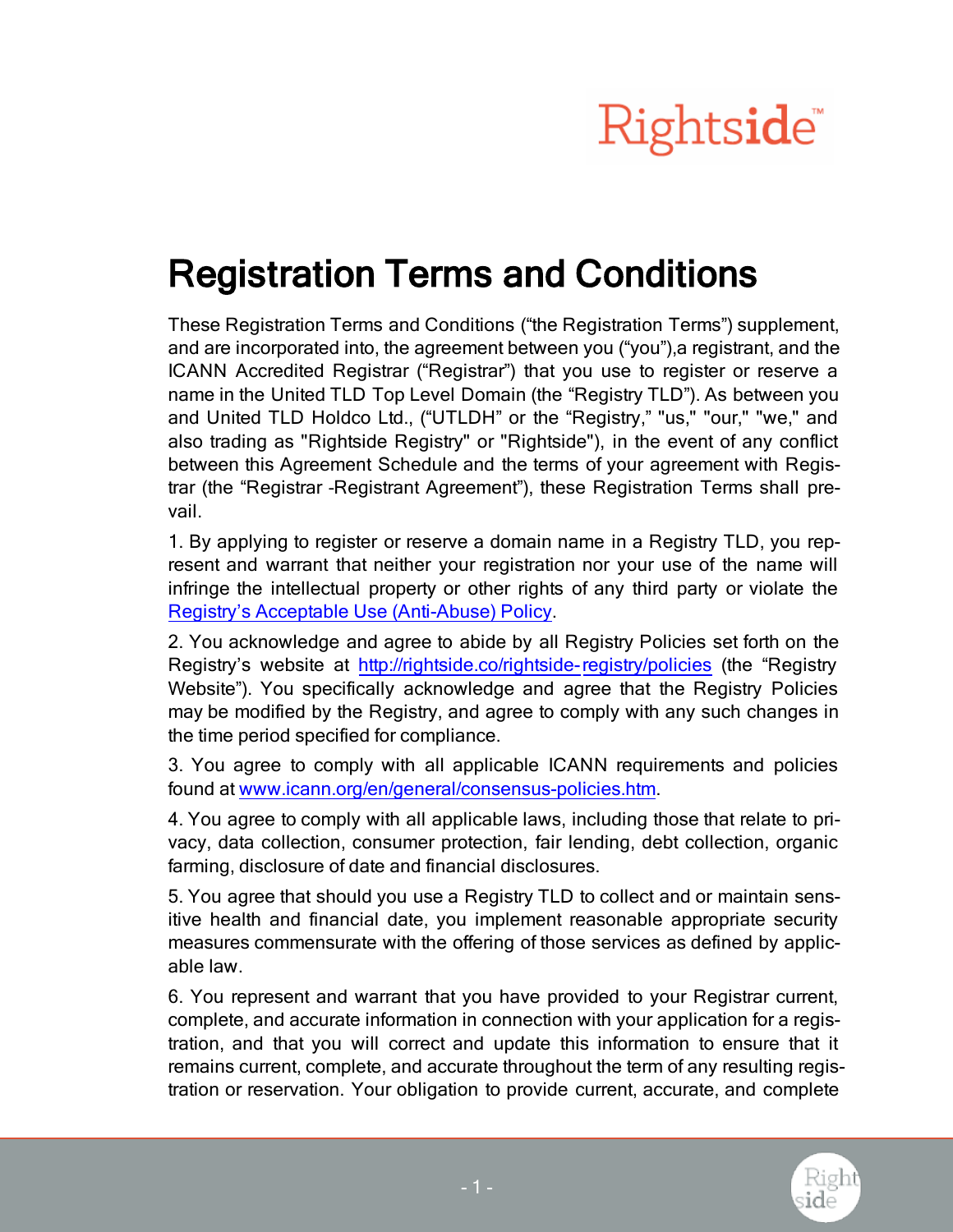information is a material element of these terms, and the Registry reserves the right to deny, cancel, terminate, suspend, lock, or transfer any registration or reservation if it determines, in its sole discretion, that the information is materially inaccurate.

7. You consent to the collection, use, processing, and/or disclosure of personal information in the United States and in accordance with the Registry's [Privacy](http://rightside.co/policies/Rightside_Privacy_Policy.pdf) [Policy](http://rightside.co/policies/Rightside_Privacy_Policy.pdf), and incorporated by reference here. If you are submitting information from a country other than the country in which the Registry servers are located, your communications with the Registry may result in the transfer of information (including your membership account information) across international boundaries; you consent to such transfer.

8. Should You choose to register one or more of these new generic top-level domain names, you must comply with the registration requirements as described below:

Regulated TLDs: .ENGINEER, .MARKET, MORTGAGE, .DEGREE, .SOFTWARE, .VET, .GIVES, and .REHAB

Highly-regulated TLDs: .DENTIST, .ATTORNEY, and .LAWYER Military TLDs: .ARMY, .NAVY, and .AIRFORCE.

a. Safeguards for Regulated TLDs. Registrants must comply with all applicable laws, including those that relate to privacy, data collection, consumer protection (including in relation to misleading and deceptive conduct), fair lending, debt collection, organic farming, disclosure of data, and financial disclosures. Additionally, if a Registrant collects and maintains sensitive health and financial data, Registrants must implement reasonable and appropriate security measures commensurate with the offering of those services, as defined by applicable law.

b. Safeguards for Highly-Regulated TLDs. Registrants must provide to their Registrar administrative contact information, which must be kept up-to-date, for the notification of complaints or reports of registration abuse, as well as the contact details of the relevant regulatory, or industry self-regulatory, bodies in their main place of business. Additionally, Registrants must possesses any necessary authorizations, charters, licenses and/or other related credentials for participation in the sector associated with such Highly-regulated TLD and report any material changes to the Registrant's authorizations, charters, licenses and/or other related credentials for participation in the sector associated with the Highly-regulated TLD.

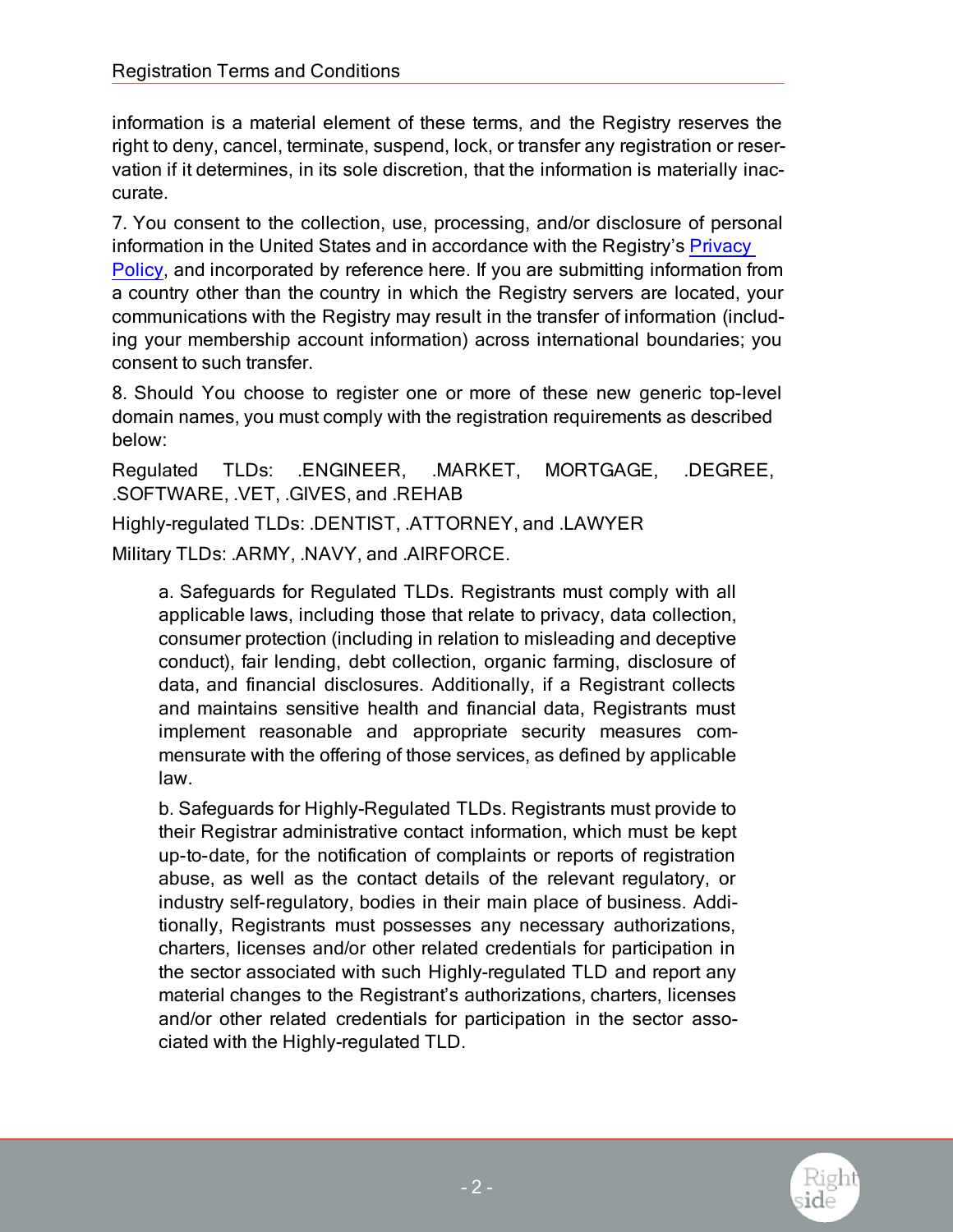c. Safeguards for Military TLDs. Registrant must take steps to ensure against misrepresenting or falsely implying that the Registrant or its business is affiliated with, sponsored or endorsed by one or more country's or government's military forces if such affiliation, sponsorship or endorsement does not exist.

9. You should be aware that Australian Defence Regulation 1957, No. 16, individuals and businesses, who are subject to Australian law, are prohibited from using the words "Navy" and "Air Force" in connection with a trade or business. Consequently, Australian based Registrars are advised that it may be illegal to sell or distribute domain names under this law and selling or distributing domain names to consumers based in Australia may also be prohibited. Australian Registrars are advised to consult with their legal counsel prior to selling or distributing any .NAVY or .AIRFORCE domain name.

10. You agree to submit to proceedings commenced under ICANN's Uniform Domain Name Dispute Resolution Policy ("UDRP"), and the Uniform Rapid Suspension System ("URS"), each as described on the ICANN Website. You further agree to abide by the final outcome of any of those processes, subject to any appeal rights provided in those processes or the law, and you hereby release the Registry, its affiliates and service providers from any and all directly or indirect liability associated with such dispute resolution processes.

11. You acknowledge and agree that the Registry reserves the right, in its sole discretion, to disqualify you or your agents from making or maintaining any registrations or reservations in the Registry TLD if you are found to have repeatedly engaged in abusive registrations.

12. You acknowledge and agree that the Registry reserves the right to deny, cancel, terminate, suspend, lock, or transfer any registration that it deems necessary, in its discretion, in furtherance of the following:

a. to enforce all Registry Policies, these Registration Terms, and ICANN requirements, as amended from time to time;

b. to protect the integrity and stability of the Registry, its operations, and the Registry TLDs;

c. to comply with any applicable law, regulation, holding, order, or decision issued by a court, administrative authority, or dispute resolution service provider with jurisdiction over the Registry or you;

d. to establish, assert, or defend the legal rights of the Registry or a third party, or to avoid any liability, civil or criminal, on the part of the Registry as well as its affiliates, subsidiaries, officers, directors, representatives, employees, contractors, and stockholders;

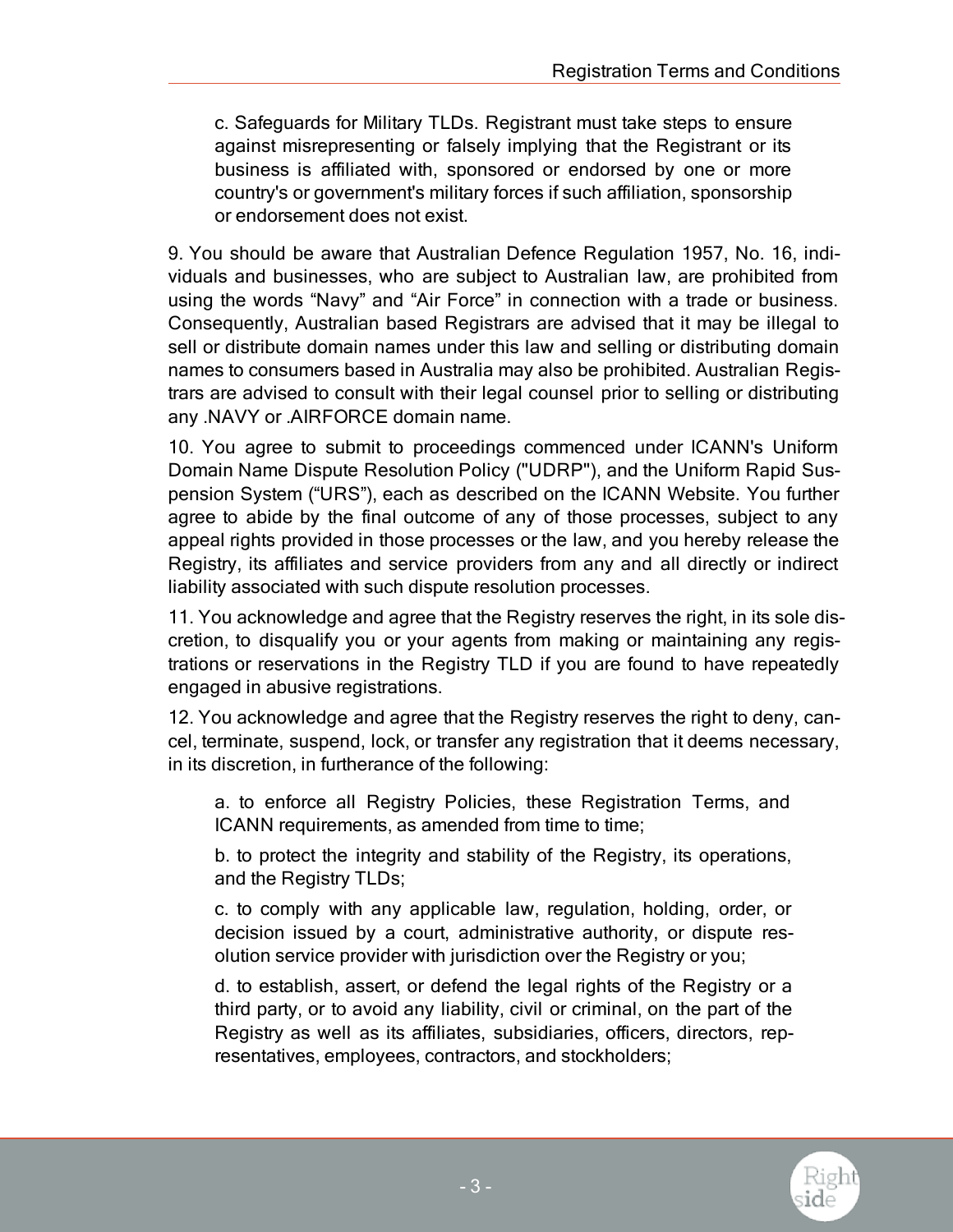e. to correct mistakes made by the Registry or any Registrar in connection with a registration or reservation;

f. as otherwise provided herein.

13. The Registration Terms, its interpretation, and all disputes between the parties arising in any manner hereunder, shall be governed by and construed in accordance with the internal laws of the State of Washington, without giving effect to any choice or conflict of law provision or rule (whether of the State of Washington or any other jurisdiction). You agree and submit to the exercise of personal jurisdiction of courts in the State of Washington for the purpose of litigating any such claim or action.

14. BY AGREEING TO THESE REGISTRATION TERMS AND CONDITIONS, YOU ARE: (1) WAIVING CLAIMS THAT YOU MIGHT OTHERWISE HAVE AGAINST THE REGISTRY, ITS EMPLOYEES, AFFILIATES AND SUBSIDIARIES, AND SERVICE PROVIDERS, BASED ON THE LAWS OF OTHER JURISDICTIONS, INCLUDING YOUR OWN; (2) IRREVOCABLY CONSENTING TO THE EXCLUSIVE JURISDICTION OF, AND VENUE IN, STATE OR FEDERAL COURTS IN THE STATE OF WASHINGTON OVER ANY DISPUTES OR CLAIMS YOU HAVE WITH THE REGISTRY, ITS AFFILIATES AND SERVICE PROVIDERS; AND (3) SUBMITTING YOURSELF TO THE PERSONAL JURISDICTION OF COURTS LOCATED IN THE STATE OF STATE OF WASHINGTON FOR THE PURPOSE OF RESOLVING ANY SUCH DISPUTES OR CLAIMS.

15. You acknowledge and agree that the Registry is and shall be an intended third party beneficiary of the obligations you undertake under your registration agreement with the Registrar and these Registration Terms. You acknowledge and agree that the Registry's third party beneficiary rights have vested, and shall survive any termination or expiration of your registration or reservation.

16. You acknowledge and agree that domain names in the Registry TLD are provided "as is", "with all faults" and "as available." The Registry, its affiliates and service providers, make no express warranties or guarantees about such domain names.

17. TO THE GREATEST EXTENT PERMITTED BY LAW, THE REGISTRY, ITS AFFILIATES AND SERVICE PROVIDERS, DISCLAIM IMPLIED WARRANTIES THAT THE REGISTRY AND ALL SOFTWARE, CONTENT AND SERVICES DISTRIBUTED THROUGH THE REGISTRY, ITS AFFILIATES AND SERVICE PROVIDERS ARE MERCHANTABLE, OF SATISFACTORY QUALITY, ACCURATE, TIMELY, FIT FOR A PARTICULAR PURPOSE OR NEED, OR NON‐INFRINGING. THE REGISTRY, ITS AFFILIATES AND SERVICE PROVIDERS DO NOT GUARANTEE THAT ANY REGISTRY TLDS, OR REGISTRY OPERATIONS WILL MEET YOUR REQUIREMENTS, WILL BE

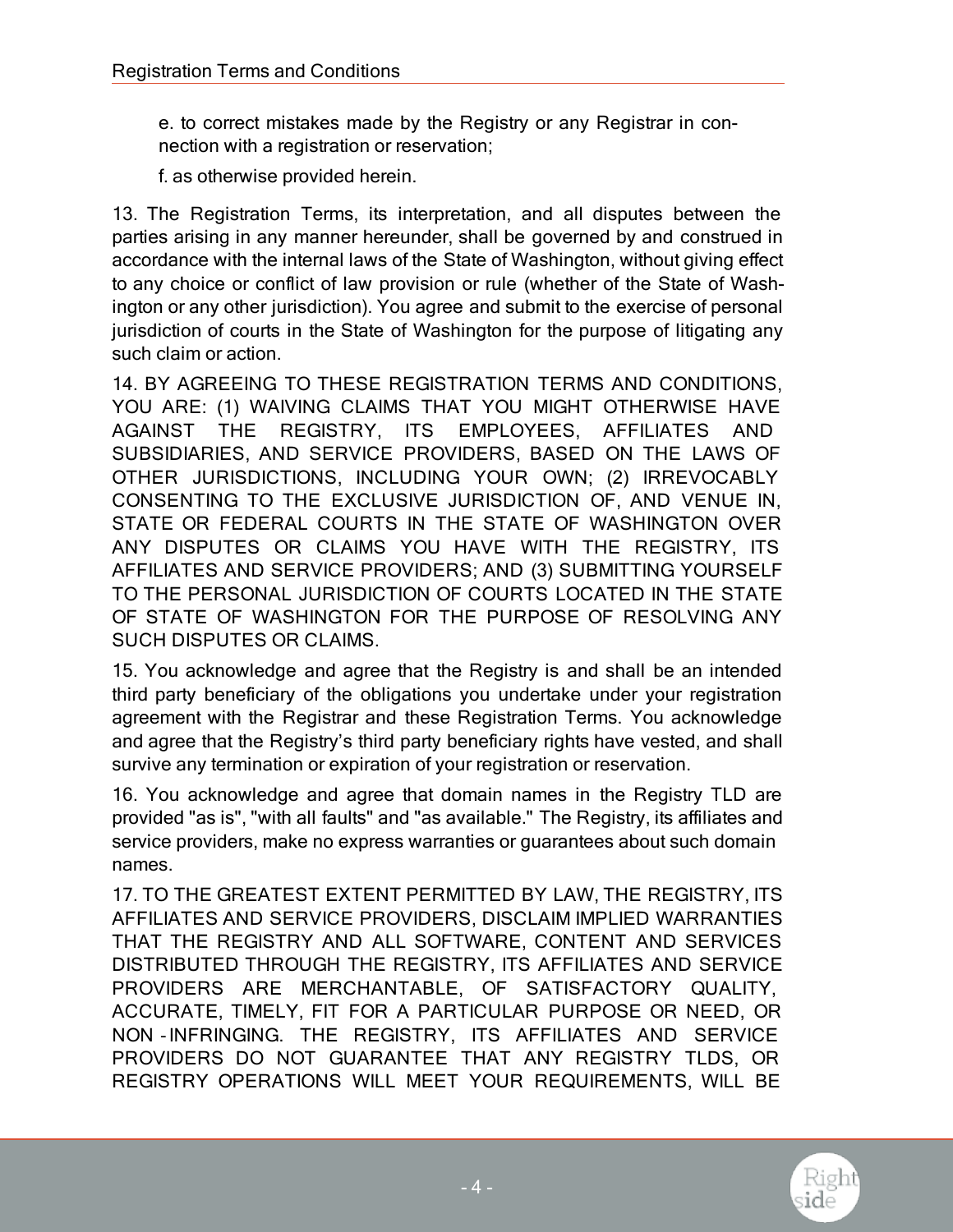ERROR‐FREE, RELIABLE, WITHOUT INTERRUPTION OR AVAILABLE AT ALL TIMES. WE DO NOT GUARANTEE THAT THE RESULTS THAT MAY BE OBTAINED FROM THE USE OF THE UNITED TLD, INCLUDING ANY SUPPORT SERVICES, WILL BE EFFECTIVE, RELIABLE, ACCURATE OR MEET YOUR REQUIREMENTS. WE DO NOT GUARANTEE THAT YOU OR THIRD PARTIES WILL BE ABLE TO ACCESS OR USE A DOMAIN NAME IN UNITED TLDS (EITHER DIRECTLY OR THROUGH THIRD‐PARTY NETWORKS) AT TIMES OR LOCATIONS OF YOUR CHOOSING. NO ORAL OR WRITTEN INFORMATION OR ADVICE GIVEN BY A REPRESENTATIVE OF THE REGISTRY, ITS AFFILIATES AND SERVICE PROVIDERS SHALL CREATE A WARRANTY REGARDING OPERATIONS OF THE REGISTRY OR A DOMAIN NAME IN A REGISTRY TLD.

18. THE REGISTRY, ITS'AFFILIATES AND SERVICE PROVIDERS SHALL NOT BE LIABLE FOR ANY INDIRECT, SPECIAL, INCIDENTAL, CONSEQUENTIAL OR EXEMPLARY DAMAGES ARISING FROM YOUR USE OF, INABILITY TO USE, OR RELIANCE UPON A DOMAIN NAME IN A UNITED TLD. THESE EXCLUSIONS APPLY TO ANY CLAIMS FOR LOST PROFITS, LOST DATA, LOSS OF GOODWILL, WORK STOPPAGE, COMPUTER FAILURE OR MALFUNCTION, OR ANY OTHER COMMERCIAL DAMAGES OR LOSSES, EVEN IF THE REGISTRY, ITS AFFILIATES AND SERVICES PROVIDERS KNEW OR SHOULD HAVE KNOWN OF THE POSSIBILITY OF SUCH DAMAGES. BECAUSE SOME STATES OR JURISDICTIONS DO NOT ALLOW THE EXCLUSION OR THE LIMITATION OF LIABILITY FOR CONSEQUENTIAL OR INCIDENTAL DAMAGES, IN SUCH STATES OR JURISDICTIONS, THE REGISTRY'S LIABILITY, AND THE LIABILITY OF THE REGISTRY'S AFFILIATES AND SERVICE PROVIDERS, SHALL BE LIMITED TO THE AMOUNT YOU PAID TO REGISTER A UNITED TLD. YOU FURTHER AGREE THAT IN NO EVENT SHALL THE REGISTRY'S, ITS AFFILIATES AND SERVICE PROVIDERS, TOTAL AGGREGATE LIABILITY EXCEED THE TOTAL AMOUNT PAID BY YOU FOR THE PARTICULAR SERVICES THAT ARE THE SUBJECT OF THE CAUSE OF ACTION. YOU AGREE THAT THE RIGHTS STATED HEREIN SURVIVE TERMINATION OF THE REGISTRAR'S AGREEMENT WITH YOU.

19. The Registry reserves the right to modify, change, or discontinue any aspect of its Registry Services, these Registration Terms, including without limitation its prices and fees. You acknowledge and agree that the Registry, its affiliates and service providers may provide any and all required notices, agreements, modifications and changes to these Registration Terms, and other information concerning Registry TLDs electronically, by posting such items on the Registry Website. Your continued use of a Registry TLD shall constitute your acceptance of the most current versions of those notices, agreements, modifications, and changes to these Registration Terms. In the event of any conflict between these